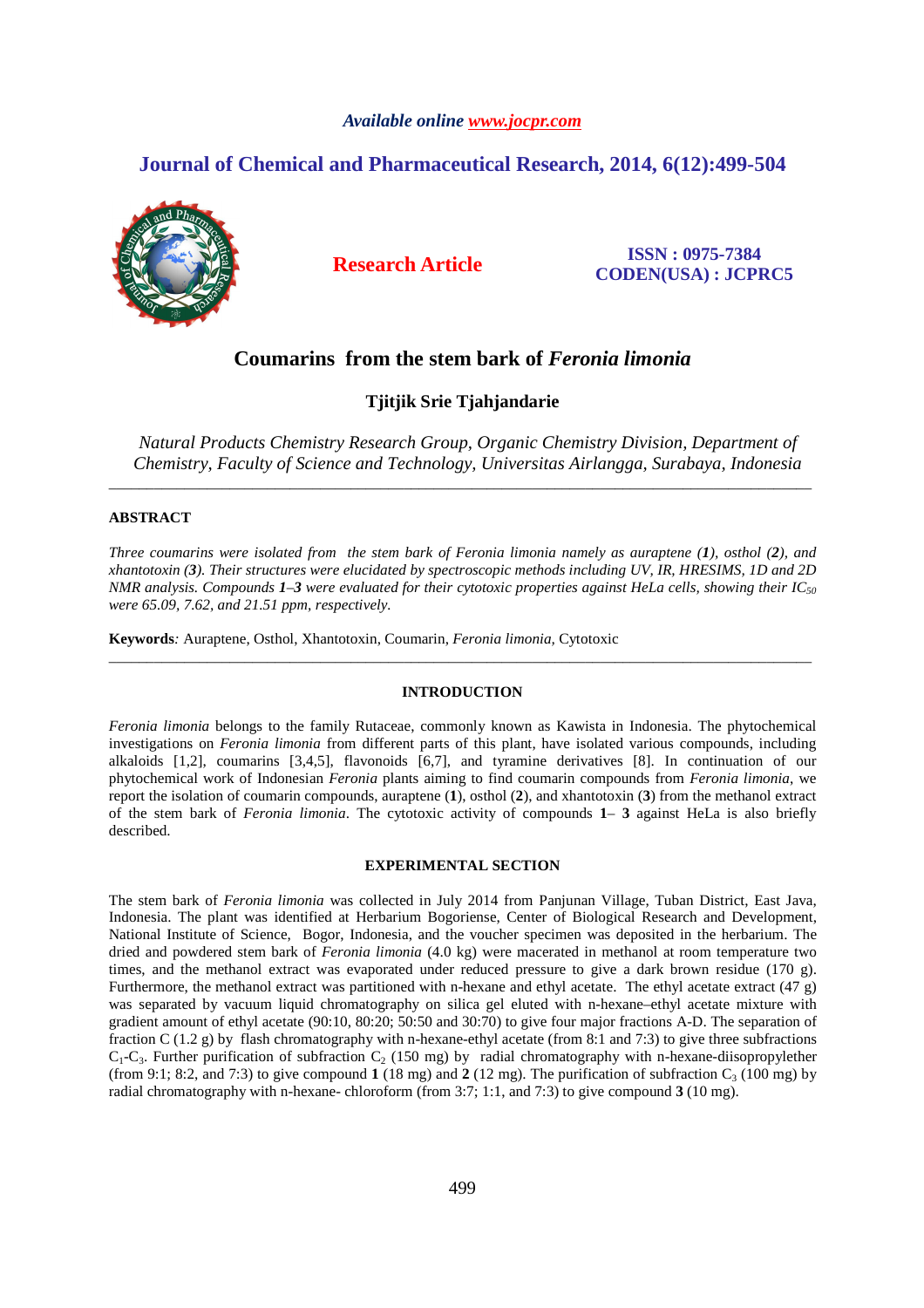.



*\_\_\_\_\_\_\_\_\_\_\_\_\_\_\_\_\_\_\_\_\_\_\_\_\_\_\_\_\_\_\_\_\_\_\_\_\_\_\_\_\_\_\_\_\_\_\_\_\_\_\_\_\_\_\_\_\_\_\_\_\_\_\_\_\_\_\_\_\_\_\_\_\_\_\_\_\_\_*

**Fig. 1. Structures of isolated coumarin** 

Auraptene (**1**), pale yellow solid, UV (MeOH) λmaks nm (log ε): 224 (3.21), 289 (3.08), and 324 (3.43) nm. HRESIMS  $m/z$  [M+H]<sup>+</sup> 299.1650 (calcd for C<sub>19</sub>H<sub>23</sub>O<sub>3</sub>, 299.1647). <sup>1</sup>H NMR (400 MHz, CDCl<sub>3</sub>): see Table 1. <sup>13</sup>C NMR (100 MHz,  $CDCl<sub>3</sub>$ ): see Table 1.

Osthol (**2**), pale yellow solid, UV (MeOH) λmaks nm (log ε): 235 (3.15), 255 (2.61), and 322 (3.01) nm. HRESIMS  $m/z$  [M-H]<sup>-229</sup>.0861 (calcd for C<sub>14</sub>H<sub>13</sub>O<sub>3</sub>, 229.0865). <sup>1</sup>H NMR (400 MHz, CDCl<sub>3</sub>): see Table 2. <sup>13</sup>C NMR (100 MHz,  $CDCl<sub>3</sub>$ ): see Table 2.

Xhantotoxin (3), yellow solid, UV (MeOH)  $\lambda_{\text{maks}}$  nm (log ε): 248 (3.19), 264 (2.94), and 303 (2.90) nm. <sup>1</sup>H-NMR NMR (400 MHz, CDCl<sub>3</sub>): see Table 3. <sup>13</sup>C NMR (100 MHz, CDCl<sub>3</sub>): see Table 3.

Cytotoxicity assay**:** Cytotoxic properties of the isolated compounds **1**–**3** on human cervical cancer (HeLa) were evaluated according to the method of MTT assay as described previously [9,10]. The cytotoxicity assay was performed against HeLa cells grown in RPMI 1640 medium containing 10% fetal bovine serum, 2 mg mL-1 sodium carbonate, 100 µg mL<sup>-1</sup> penicillin sodium salt, and 100 µg mL<sup>-1</sup> penicillin streptomycin sulfate. The cells were harvested at the log phase of growth, and then seeded into 96-well plates  $(1 \times 10^4$  cells/well). After 24 h incubation at 37 ºC and 5% CO2 to allow cell attachment, the cultures were exposed to the test compounds **1**-**3** in DMSO at various concentrations and incubated for 48 h followed by MTT [3-(4,5-dimethylthiazol-2-yl)-2, 5 diphenyltetrazolium bromide] assay at 570 nm

#### **RESULTS AND DISCUSSION**

Three coumarins, auraptene (**1**), osthol (**2**), and xhantotoxin (**3**) were isolated from the stem bark of *Feronia limonia*. Their structures were elucidated with extensive by UV, IR, HRESIMS, 1D and 2D NMR spectra.

Auraptene (1) was obtained as pale yellow solid, showed a quasimolecular ion  $[M+H]$ <sup>+</sup> at  $m/z$  299.1650 consistent to the molecular formula of  $C_{19}H_{23}O_3$ . The UV spectrum of 1 exhibited absorption maximum for a coumarin structure at  $\lambda_{\text{max}}$  224, 289, and 324 nm. The <sup>1</sup>H-NMR spectrum of compound 1 showed three aromatic proton signals for ABX system at  $\delta_H$  7.34 (1H, *d*, *J* = 8.6 Hz, H-5); 6.83 (1H, *dd*, *J* = 8.6, 2.4 Hz, H-6); and 6.80 ppm (1H, *d*, *J* = 2.4 Hz, H-8). The <sup>1</sup>H NMR spectrum of **1** also showed a pair doublets ( $J = 9.6$  Hz) *cis* vinylic signal at  $\delta_H$  7.61, and 6.23 corresponding to the coumarin with substitutent at C-7. Based on HRESIMS of **1** is a coumarin derivative containing one geranyl group at C-7 [3]. The existence of geranyl chain of compound **1** showed by the presence of three methyl groups ( $\delta_H$  1.75, 1.65, and 1.59 ppm), three methylene groups ( $\delta_H$  4.58, 2.12, and 2.10 ppm), and two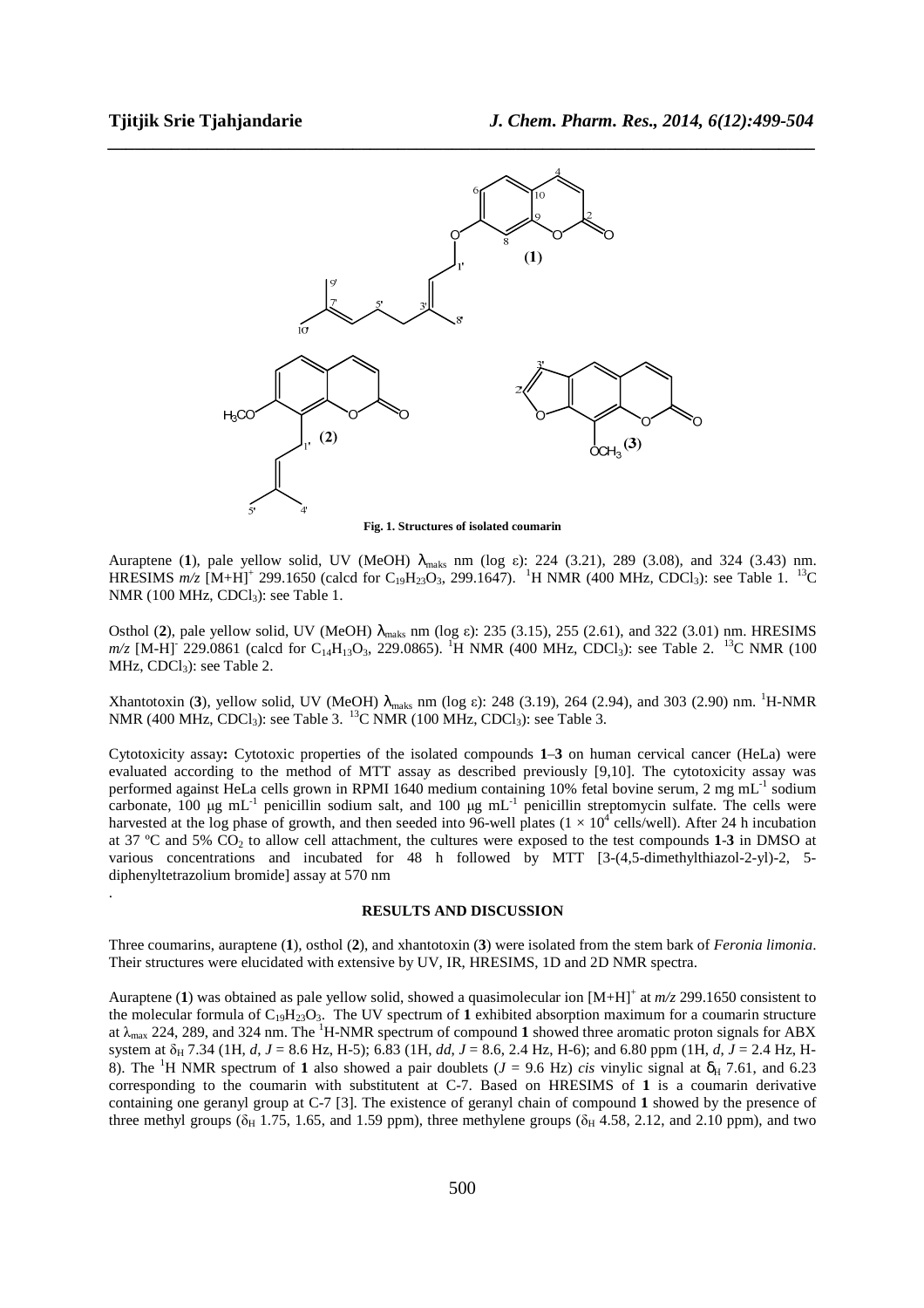methine vinyl groups ( $\delta_H$  5.45, and 5.06 ppm). The <sup>13</sup>C NMR spectrum of **1** (APT experiment, Table 1) showed the presence of 19 carbon atom signals. Two carbon signals ( $\delta_c$  162.2 and 155.9 ppm) characteristic for the region oxyaryl signals which indicate that the structure is a derivative of 7-hydroxycoumarin. The correlation of the one bond and the two/three bond <sup>1</sup>H-<sup>13</sup>C compound **1** can be seen in the HMQC and HMBC spectra (Table-1). The presence of a geranyl group at C-7 showed in the HMBC spectrum, the long-range correlation between a proton signal methylene at  $\delta_H$  4.58 ppm with two quaternary atoms at  $\delta_C$  (162.2 (C-7), 142.5 (C-3') and one methine carbon at δ<sub>C</sub> 118.5 (C-2'). Based on data from 1D and 2D NMR of compound 1 is 7-*O*-geranylumbeliferon or known as auraptene [3]. Other HMBC correlations consistent with the structure **1** are shown in Table 1.

*\_\_\_\_\_\_\_\_\_\_\_\_\_\_\_\_\_\_\_\_\_\_\_\_\_\_\_\_\_\_\_\_\_\_\_\_\_\_\_\_\_\_\_\_\_\_\_\_\_\_\_\_\_\_\_\_\_\_\_\_\_\_\_\_\_\_\_\_\_\_\_\_\_\_\_\_\_\_*

| No.C           | $\delta_{\rm H}$ (mult, J Hz) | $\delta_{\rm C}$ | <b>HMBC</b>                           |
|----------------|-------------------------------|------------------|---------------------------------------|
|                |                               |                  |                                       |
| 2              |                               | 161.4            |                                       |
| 3              | 6.23(d, 9.6)                  | 113.0            | $C-2$ ; $C-10$                        |
| $\overline{4}$ | 7.61 $(d, 9.6)$               | 143.6            | $C-2$ ; $C-5$ ; $C-6$ ; $C-8$ ; $C-9$ |
| 5              | 7.34 (d, 8.6)                 | 128.8            | $C-4$ ; $C-6$ ; $C-7$ ; $C-9$         |
| 6              | $6.83$ (dd, $8.6$ ; 2.4)      | 113.3            | $C-7$ ; $C-8$ ; $C-10$                |
| 7              |                               | 162.2            |                                       |
| 8              | 6.80 (d, 2.4)                 | 101.7            | $C-6$ ; $C-7$ ; $C-9$                 |
| 9              |                               | 155.9            |                                       |
| 10             |                               | 112.5            |                                       |
| $1^{\circ}$    | 4.58(d, 6.5)                  | 65.6             | $C-7$ ; $C-2$ '; $C-3$ '              |
| $2^,$          | 5.45(t, 6.6)                  | 118.5            | $C-8$ ; $C-1$ '; $C-4$ '              |
| 3'             |                               | 142.5            |                                       |
| $4^{\circ}$    | 2.10(m)                       | 39.6             | $C-2$ ; $C-6$ ; $C-8$                 |
| 5'             | 2.12(m)                       | 26.3             | $C-3$ ; $C-4$                         |
| 6'             | 5.06(t, 6.6)                  | 123.7            | $C-9'$ , $C-10'$                      |
| $7^,$          |                               | 132.1            |                                       |
| 8'             | 1.75(s)                       | 16.9             | $C-2$ ; $C-3$ , $C-4$                 |
| 9,             | 1.65(s)                       | 25.8             | $C-6$ ; $C-7$ ; $C-10$                |
| $10^{\circ}$   | 1.59(s)                       | 17.8             | $C-6$ ; $C-7$ ; $C-9$                 |





**Fig. 2. Significant HMBC correlation for 1**

Osthol (2) was also obtained as pale yellow solid. The ion peak at  $m/z$  229.0861 [M-H]<sup>-</sup> in the HRESIMS spectrum gave the molecular  $C_{14}H_{13}O_3$ . Based on UV, HRESIMS, <sup>1</sup>H and <sup>13</sup>C NMR spectrum suggesting that **2** is a coumarin derivative containing one methoxyl group and one isoprenyl group. Analysis <sup>1</sup>H-NMR spectrum of compound **2** showed a pair doublets ( $J = 8.6$  Hz) signals for aromatic proton region at  $\delta_H$  7.29 and 6.82 ppm. The <sup>1</sup>H NMR spectrum of 2 also showed a pair doublets ( $J = 9.6$  Hz) *cis* vinylic signal at  $\delta_H$  7.62, and 6.24 corresponding to the coumarin with substitutent at C-7 and C-8. The existence of isoprenyl chain of compound **2** showed the presence of two methyl groups ( $\delta_H$  1.84, and 1.67 ppm), one methylene group ( $\delta_H$  3.53 ppm), and one vinyl group ( $\delta_H$  5.23 ppm). The methoxyl group showed singlet proton signal at  $\delta_H$  3.92 ppm. The placement of isoprenyl and methoxyl shown in HMBC spectrum (Table 2). The presence of long-range correlations in the HMBC spectrum of **2** between the singlet proton signal of a methoxyl group at  $\delta_H$  3.92 with one oxyaryl carbon at  $\delta_C$  160.2 (C-7), and the doublet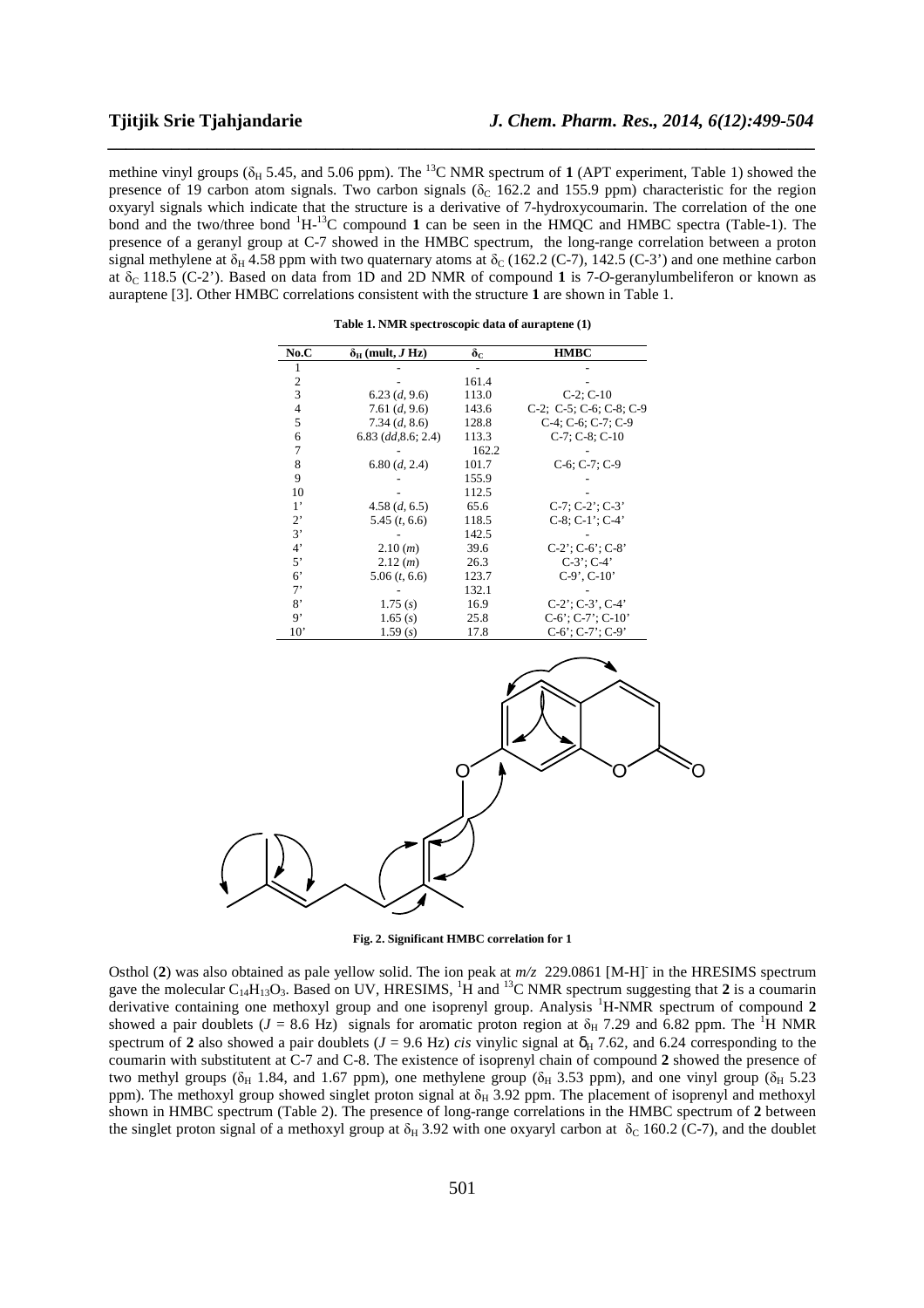proton of aromatic region at  $\delta_H$  7.29 with two oxyaryl carbon signals at  $\delta_C$  [160.2 (C-7), and 153.0 (C-9)], and two methine carbon signals at  $\delta_c$  [143.9 (C-4), and 107.4 (C-6)] showed methoxyl at C-7. Thus the placement of isoprenyl chain located at C-8. Based on data from 1D and 2D NMR, compound **2** is 8-isoprenyl-7 methoxycoumarin or known as osthol [3]. Other HMBC correlations consistent with the structure **2** are shown in Table 2.

*\_\_\_\_\_\_\_\_\_\_\_\_\_\_\_\_\_\_\_\_\_\_\_\_\_\_\_\_\_\_\_\_\_\_\_\_\_\_\_\_\_\_\_\_\_\_\_\_\_\_\_\_\_\_\_\_\_\_\_\_\_\_\_\_\_\_\_\_\_\_\_\_\_\_\_\_\_\_*

| No.C        | $\delta_{\rm H}$ (mult, J Hz) | $\delta_{\rm C}$ | <b>HMBC</b>                           |
|-------------|-------------------------------|------------------|---------------------------------------|
|             |                               |                  |                                       |
| 2           |                               | 161.2            |                                       |
| 3           | 6,24(d, 9,6)                  | 113.1            | $C-2$ ; $C-10$                        |
| 4           | $7,62$ $(d, 9,6)$             | 143.9            | $C-2$ ; $C-5$ ; $C-6$ ; $C-8$ ; $C-9$ |
| 5           | $7,29$ $(d, 8,6)$             | 126.3            | $C-4$ ; $C-6$ ; $C-7$ ; $C-9$         |
| 6           | $6,82$ $(d, 8,6)$             | 107.4            | $C-7$ ; $C-8$ ; $C-10$                |
| 7           |                               | 160.2            |                                       |
| 8           |                               | 118.1            |                                       |
| 9           |                               | 153.0            |                                       |
| 10          |                               | 115.7            |                                       |
| $1^{\circ}$ | 3.53(d, 7.3)                  | 22.0             | $C-7$ ; $C-2$ '; $C-3$ '              |
| $2^{\circ}$ | $5,23$ $(t, 7,2)$             | 121.2            | $C-8$ ; $C-1$ '; $C-4$ '              |
| 3'          |                               | 132.8            |                                       |
| $4^"$       | 1,84(s)                       | 18.0             | $C-2$ ; $C-6$ ; $C-8$                 |
| 5'          | 1,67(s)                       | 25.9             |                                       |
| $7-OCH3$    | 3,92(s)                       | 56.1             | $C-7$                                 |

**Table 2. NMR spectroscopic data of osthol (2)** 



**Fig. 3. Significant HMBC correlation for 2**

Xhantotoxin (**3**) was obtained as yellow solid, and its UV spectrum exhibited absorption maximum of 248, 264, and 303 nm, typical for furanocoumarin derivative [3]. The <sup>1</sup>H-NMR spectrum of compound **3** showed a pair of doublets  $(J = 9.6 \text{ Hz})$  at  $\delta_H$  [7.75 (H-4); 6.36 (H-3)], a singlet aromatic region at  $\delta_H$  7.34 (H-5), and a pair of doublets ( $J = 2.2$ Hz) at  $\delta_H$  [7.67 (H-2'); 6.80 (H-3')] suggested the signal of a furanocoumarin with substitutent at C-5 or C-8. The methoxyl group showed singlet proton signal at  $\delta_H$  3.92 ppm suggested that the methoxyl group is either at C-5 or C-8 of the furanocoumarin structure. The one bond and two/three bonds <sup>1</sup>H-<sup>13</sup>C correlations found in the HMQC and HMBC spectra of compound **3** (Table 3) unambiguously placed the methoxyl group at C-8 by the following observations. The presence of long-range correlations in the HMBC spectrum of **3** between the doublet proton signals ( $J = 2.2$  Hz) of a furano group at  $\delta_H$  7.67 (H-2'), and 6.80 (H-3') with one oxyaryl carbon signal at  $\delta_C$  147.8 (C-7), and the correlation between a proton aromatic signal at  $\delta_H$  7.34 with two oxyaryl carbon signals  $\delta_C$  147.8 (C-7), 143.1 (C-9) and one methine carbon signal  $\delta_c$  106.8 (C-3') showed methoxyl at C-8. Based on data from 1D and 2D NMR, compound **3** is 8-methoxy-psoralen or known as xhantotoxin [3]. Other HMBC correlations consistent with the structure **3** are shown in Table 3.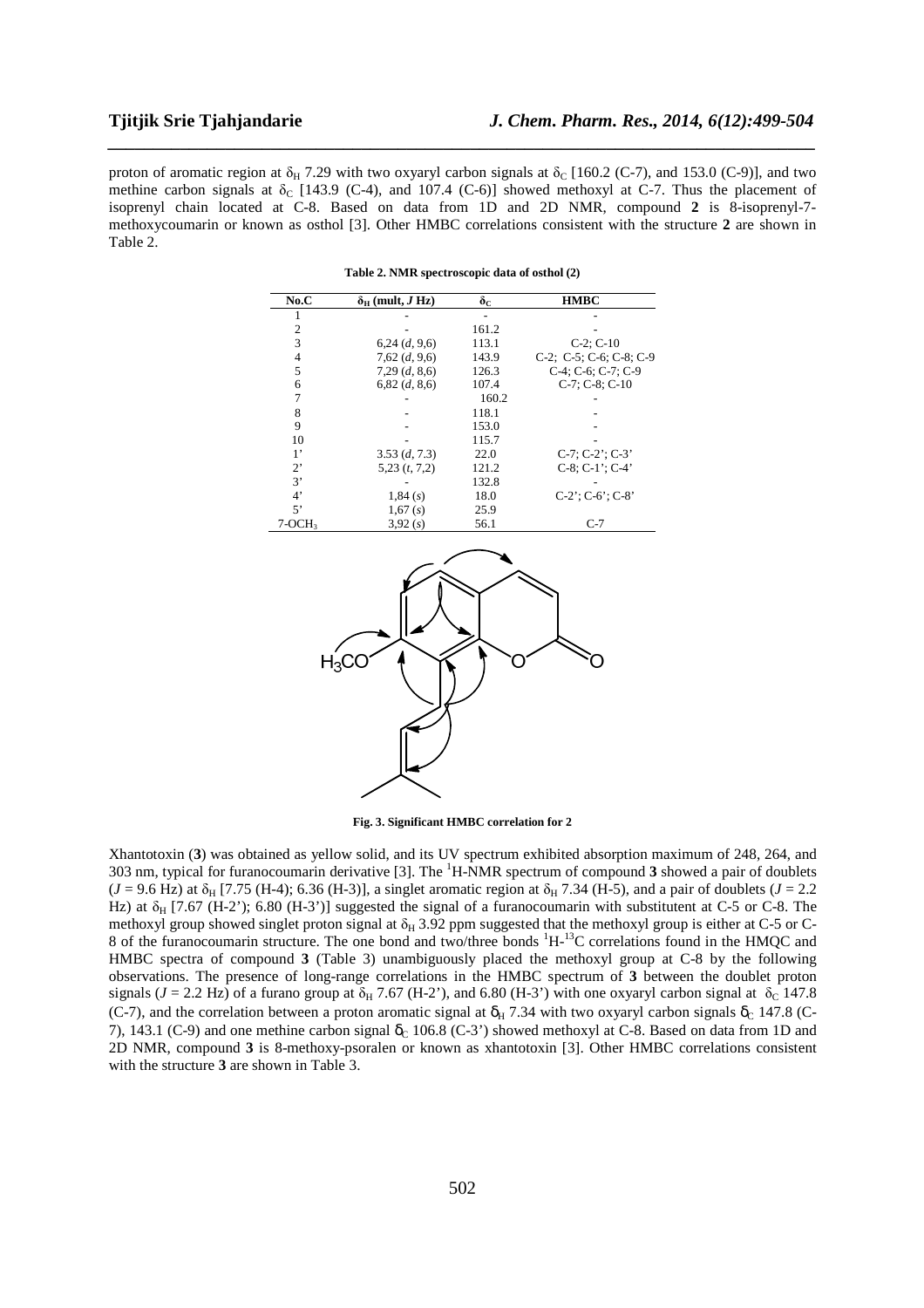| No.C        | $\delta_H$ (mult, J Hz) | $\delta_{\rm C}$ | <b>HMBC</b>                      |
|-------------|-------------------------|------------------|----------------------------------|
|             |                         |                  |                                  |
| 2           |                         | 160.6            |                                  |
| 3           | 6.36 (d, 9.6)           | 113.0            | $C-2$ ; $C-10$                   |
| 4           | 7.75(d, 9.6)            | 144.4            | $C-2$ ; $C-3$ ; $C-9$ ; $C-10$   |
| 5           | 7.34(s)                 | 146.7            | $C-7$ ; $C-9$ ; $C-10$ ; $C-3$ ' |
| 6           |                         | 105.4            |                                  |
| 7           |                         | 147.8            |                                  |
| 8           |                         | 132.9            |                                  |
| 9           |                         | 143.1            |                                  |
| 10          |                         | 116.6            |                                  |
| $1^,$       |                         |                  |                                  |
| $2^{\circ}$ | 7.67 (d, 2.2)           | 114.9            | $C-7$ ; $C-3$                    |
| 3'          | 6.80 (d, 2.2)           | 106.8            | $C-7$ ; $C-2$ '                  |
| $8-OCH3$    | 4.29(s)                 | 61.4             | $C-8$                            |

*\_\_\_\_\_\_\_\_\_\_\_\_\_\_\_\_\_\_\_\_\_\_\_\_\_\_\_\_\_\_\_\_\_\_\_\_\_\_\_\_\_\_\_\_\_\_\_\_\_\_\_\_\_\_\_\_\_\_\_\_\_\_\_\_\_\_\_\_\_\_\_\_\_\_\_\_\_\_* **Table 3. NMR spectroscopic data of xhantotoxin (3)** 



**Fig. 3. Significant HMBC correlation for 3**

On cytotoxic evaluation against HeLa cells, compounds  $1 - 3$  exhibited IC<sub>50</sub> values of 65.09  $\pm$  0.017, 7.62  $\pm$  0.004, and  $21,51 \pm 0,003$  ppm, respectively. The results of cytotoxic activity showed osthol (2), xhantotoxin (3) have moderate activity, and auraptene (**1**) was inactive [11]. These cytotoxic data suggested that the presence of methoxyl substituent at C-7 and isoprenyl at C-8 of the coumarin structure increases cytotoxic activity.

#### **CONCLUSION**

Three coumarins, auraptene (**1**), osthol (**2**), and xhantotoxin (**3**). have been isolated from the stem bark of of *Feronia limonia*. The cytotoxic activity of compounds **1**-**3** against HeLa cells showed osthol>xhantotoxin>auraptene. The structure-activity relationship of compounds **1**–**3** against HeLa cells suggested that the presence of isoprenyl group at C-8 and methoxyl group at C-7 on osthol (**2**) increases cytotoxic activity.

#### **Acknowledgements**

We would like to thank to Mr. Ismail Rachman from the Herbarium Bogoriense, Botanical Garden, Bogor, Indonesia for identifying the species.

### **REFERENCES**

[1] P Pitchai; R Ulagi; PS Mohan; RM Gengan, *Indian.J. Chem*., **2012**, 51B, 1771-1775.

- [2] MN Xue; HL Sheng; YP Li; XR Gao; DS Han, *Chinese Chem.Lett.*, **2001**, 12(3), 243-244.
- [3] S Ittipon; S; L. Surat, *Chem. Nat. Compounds*, **2012**, 48(2), 308-309.
- [4] HK Ki; KH Sang; YK Sun; HK Sung; RL Kang, *Bull. Korean.Chem Soc*., **2009**, 30(9), 2135-2137.
- [5] A Amulaya; IR Shiddiqui, J Singh, *Phytochem*., **1989**, 28(4), 1229-1231.
- [6] I Javed, A Mohammad, *J.Saudi.Chem.Soc.,* **2009**, 13, 295-298.
- [7] R Mukhlesur; IG Alexander, *Phytochem*., **2002**, 59, 73-77.

[8] G Parthasara; KG Mrinal; T Swapnadip; DD Jashodara; A Toshihiro; T Thositake; K Yumiko, *Phytochem*., **1994**, 37(3), 757-760.

[9] T Mulyadi; ST Tjitjik, *J. Chem. Pharm. Res.*, **2014**, 6(7):90-95.